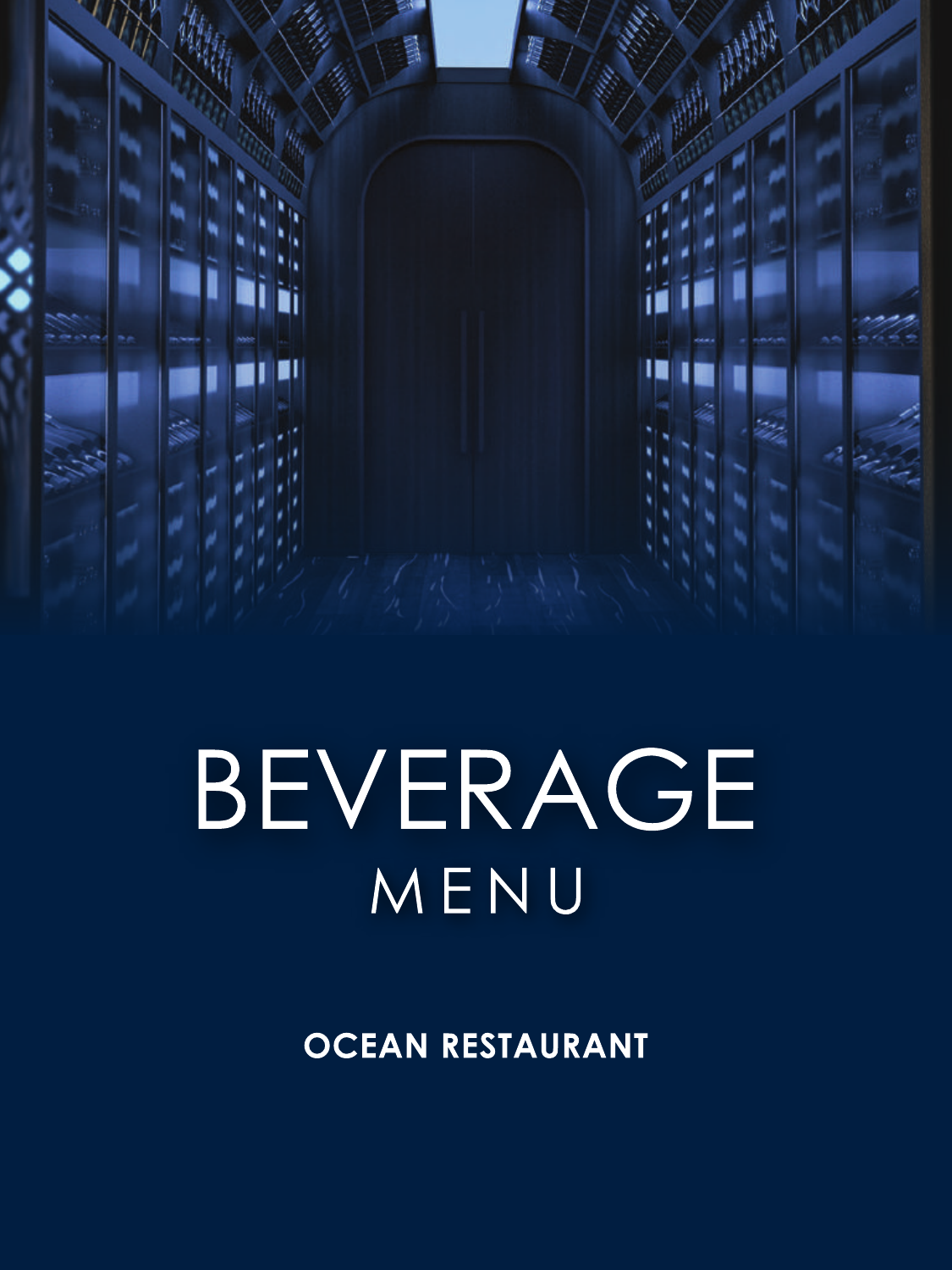#### **"One martini is alright, two is too many, three is not enough"**

#### **COCKTAILS**

| French <sub>75</sub><br>Henri Giraud Esprit Nature Champagne,<br>Le Gin De Christian Drouin, Oleo Saccharum         | 32 |
|---------------------------------------------------------------------------------------------------------------------|----|
| <b>Champagne Cocktail</b><br>Henri Giraud Esprit Nature Champagne,<br>Rémy Martin VSOP Cognac, La Perruche, Bitters | 32 |
| <b>Kir Royale</b><br>Henri Giraud Esprit Nature Champagne,<br>Trenel Crème de Cassis de Bourgogne                   | 32 |
| <b>Vesper Martini</b><br>Le Gin De Christian Drouin, Grey Goose Vodka,<br><b>Lillet Blanc</b>                       | 24 |
| <b>From Paris to Singapore</b><br>Grey Goose Vodka, Lychee,<br>Paris-Singapore Tea, Berries Reduction               | 24 |
| <b>Les Gens Charmants</b><br>Neisson Rhum Agricole Blanc, Orgeat<br>Lime, Mint, Passion Fruit                       | 24 |
| <b>French Martini</b><br>Grey Goose Vodka, Chambord,<br>Pineapple juice                                             | 24 |
| <b>Ocean Brulee</b><br>Laphroaig 10 Years Islay Whisky,<br>Lemon Juice, Red Chocolate Tea Syrup, Egg White          | 24 |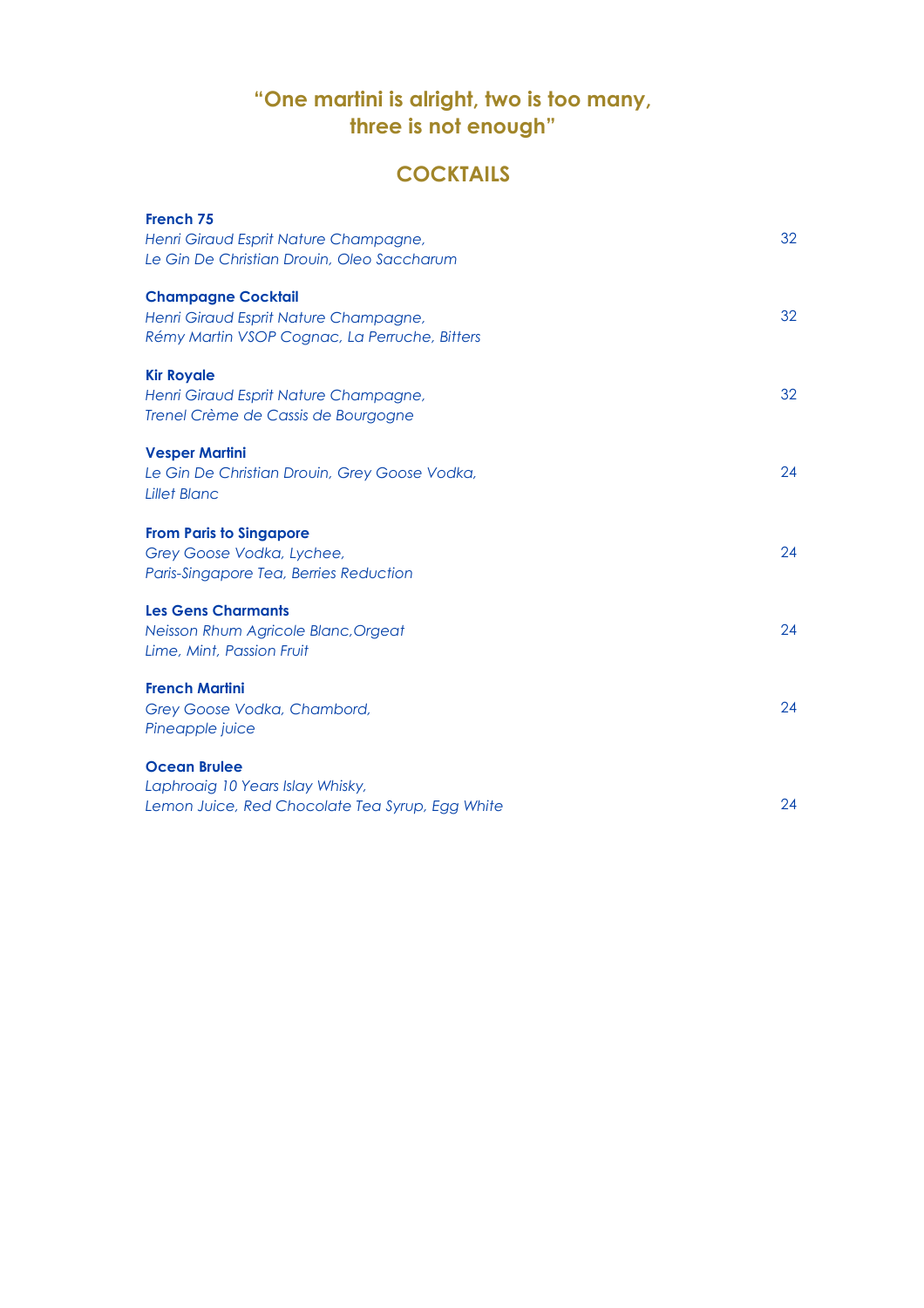## **"The Adventure begins with Tea."**

### **A P E R I T I F**

| <b>NON-ALCOHOLIC</b> |                                                                                      |          |  |  |
|----------------------|--------------------------------------------------------------------------------------|----------|--|--|
|                      | COPENHAGEN Sparkling Tea BLÅ   Jasmin/ White Tea/ Darjeeling                         | 18       |  |  |
| <b>PASTIS</b>        |                                                                                      |          |  |  |
|                      | <b>RICARD</b>                                                                        | 18       |  |  |
| BEVERAGE             |                                                                                      |          |  |  |
| <b>BEER</b>          |                                                                                      |          |  |  |
|                      | <b>RYE &amp; PINT 'Star Gazin' Session IPA</b><br>RYE & PINT 'Sunday's Brew' Pilsner | 16<br>16 |  |  |
| <b>CIDRE</b>         |                                                                                      |          |  |  |
| 2019                 | <b>ERIC BORDELET Poire</b>                                                           | 18       |  |  |
|                      | <b>ALAIN MILLIAT JUICES</b>                                                          |          |  |  |
|                      | Cranberry                                                                            | 14       |  |  |
|                      | Cox's Apple                                                                          | 14       |  |  |
|                      | Orange                                                                               | 14       |  |  |
| <b>SODA</b>          |                                                                                      |          |  |  |
|                      | <b>FEVER TREE Ginger Ale</b>                                                         | 10       |  |  |
|                      | <b>FEVER TREE Indian Tonic</b>                                                       | 10       |  |  |
|                      | Home-made Yuzu Lemonde                                                               | 10       |  |  |
| <b>MINERAL WATER</b> |                                                                                      |          |  |  |
|                      | <b>ACQUA PANNA Still</b>                                                             | 10       |  |  |
|                      | <b>SAN PELLEGRINO Sparkling</b>                                                      | 10       |  |  |
| <b>TEA</b>           |                                                                                      |          |  |  |
|                      | Chamomile                                                                            | 8        |  |  |
|                      | <b>English Breakfast</b>                                                             | 8        |  |  |
|                      | <b>French Earl Grey</b>                                                              | 8        |  |  |
|                      | Paris-Singapore                                                                      | 8        |  |  |
|                      | White Sky                                                                            | 8        |  |  |
| <b>COFFEE</b>        |                                                                                      |          |  |  |
|                      | <b>Espresso</b>                                                                      | 8        |  |  |
|                      | Coffee                                                                               | 8        |  |  |
|                      | Latte                                                                                | 8        |  |  |
|                      | Cappucinno                                                                           | 8        |  |  |
|                      | <b>Flat White</b>                                                                    | 8        |  |  |
|                      | Machiato                                                                             | 8        |  |  |